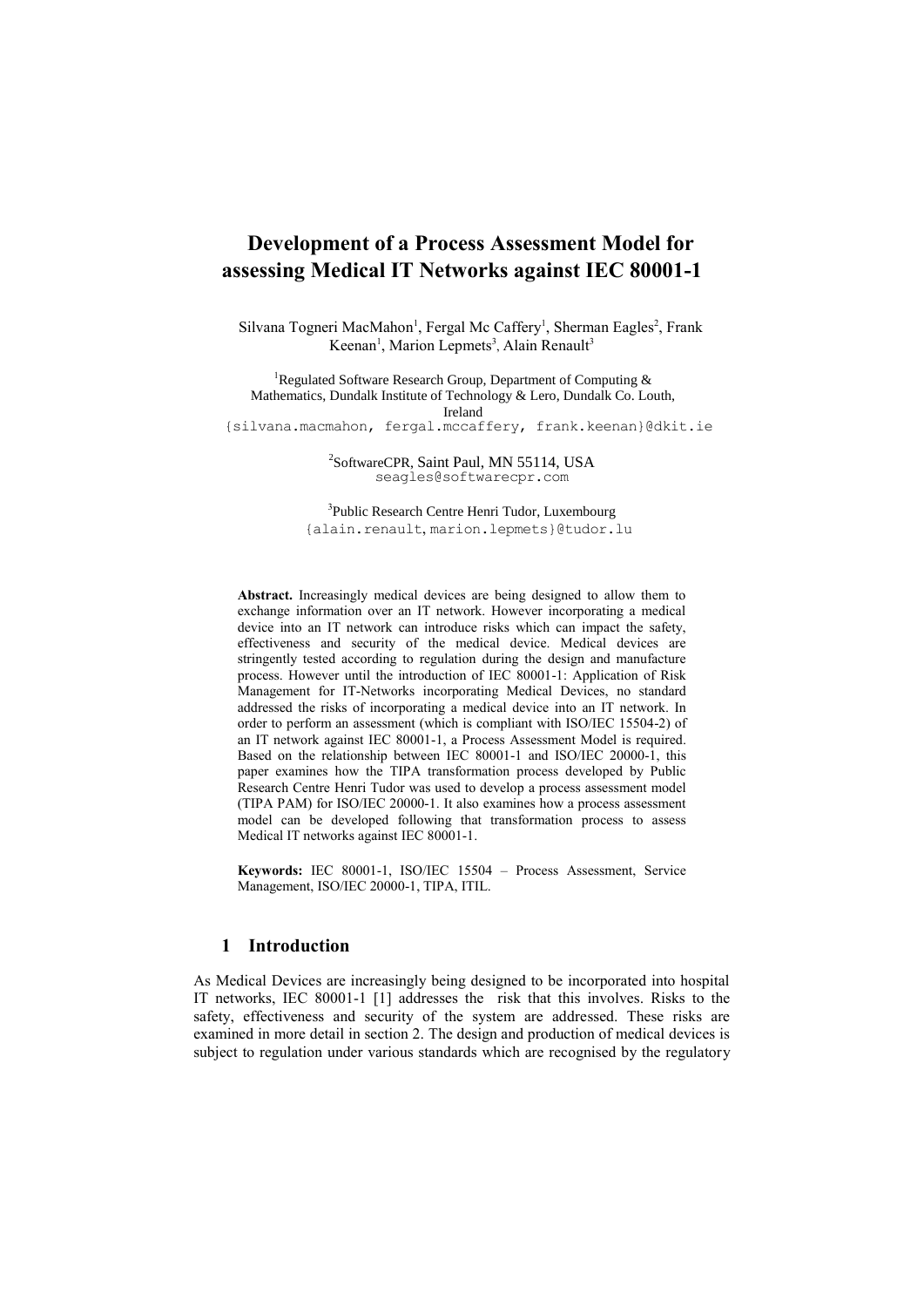authorities within the region in which the device will be marketed. The incorporation of a medical device into an IT network establishes a Medical IT network. Medical IT networks are increasingly being required to carry diverse traffic from confidential patient information to generic email traffic. Until the introduction of IEC 80001-1, no standard was in place to address the risk that health care can be compromised when a medical device is incorporated into an IT network. IEC 80001-1 seeks to address Life Cycle Risk Management in Medical IT networks and focuses on achieving interoperability of devices on the network without compromising safety, effectiveness or data and system security.

The next section of the paper examines why the IEC 80001-1 standard was developed by looking at the risks that are inherent in the incorporation of Medical Devices into IT networks. Section 3 provides a brief overview of how Process Assessment Model (PAM) may be developed to assess against this standard. In order to develop this assessment model our research has investigated the relationship between IEC 80001-1 and ISO/IEC 20000-1 – Information Technology – Service Management - Part 1: Service management system requirements [\[2\]](#page-11-1). Prior to the introduction of IEC 80001-1, ISO/IEC 20000-1 had been published as a generic Service Management Standard. ISO/IEC 20000-1 provides requirements for a service provider to deliver managed service throughout the life cycle. IEC 80001-1 recognises the need for a life cycle approach to risk management of the incorporation of medical devices onto IT networks. As such IEC 80001-1 is similar to ISO/IEC 20000-1, focusing on the specific risks inherent in the Service Management of medical devices within an IT network. Section 4 examines the requirements for process assessment that are defined in ISO/IEC 15004-2 (Process Assessment – Part 2: Performing an assessment). Section 5 describes ISO/IEC 20000 (Parts 1, 2 and 4) while Section 6 examines the relationship between IEC 80001-1 and ISO/IEC 20000 (Parts 1 and 2). On the basis of this relationship our research investigated methodologies that have been developed to assess against ISO/IEC 20000-1 processes. This paper focuses on the TIPA (Tudor IT Service Management Process Assessment) [\[3\]](#page-11-2) methodology which is compliant with ISO/IEC 15504-2 [\[4\]](#page-11-3). Section 7 examines how TIPA uses the requirements contained in ISO/IEC 15504-2 as a guide for its transformation process for the development of Process Reference Models (PRM) and Process Assessment Models (PAM). Section 8 examines how an assessment model could be developed using the TIPA transformation process which could be used to assess medical IT networks against IEC 80001-1. Finally, section 9 contains the conclusions of this research and plans to progress this work further.

### **2 IEC 80001-1 Overview**

### **2.1 What is IEC 80001?**

Medical Devices are designed and validated in order to ensure that they are safe for their intended use. Increasingly Medical Devices are being produced which are intended to be incorporated into Hospital IT networks. Medical devices are integrated into heterogeneous networks that include other medical devices and other IT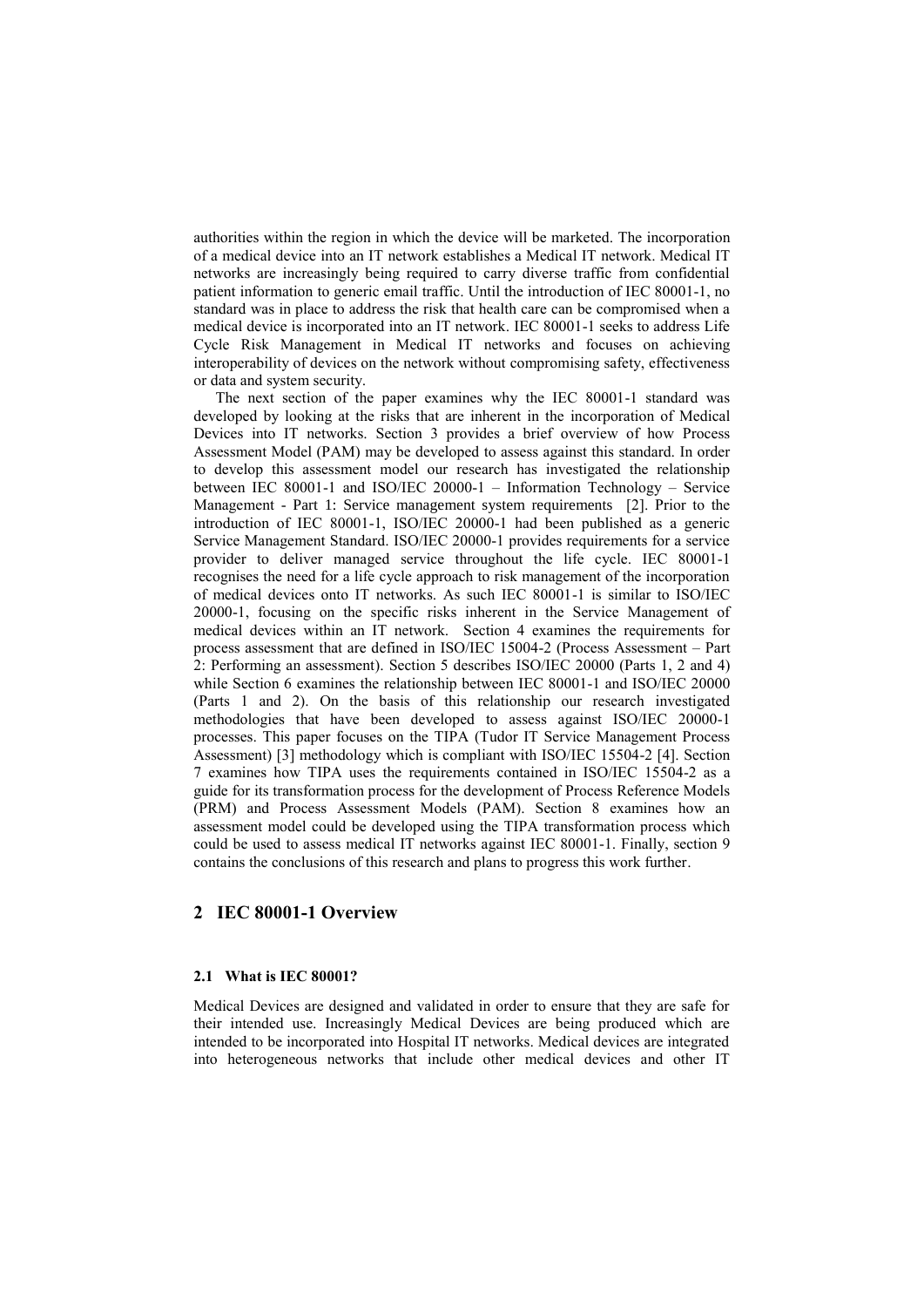components creating a new system in which the medical device has not been validated. New hazards may emerge that are directly related to the interaction of the networked components that were not considered when the device was being designed and validated [\[5\]](#page-11-4). Each Healthcare Delivery Organisation (HDO) will approach the integration of a medical device into an IT network in a different way. There are a number of potential problems which are associated with the incorporation of medical devices into hospital IT networks as follows [\[1\]](#page-11-0):

- *"Lack of consideration for risk from use of IT networks during evaluation of clinical risk."*
- *"Lack of support from manufacturers of medical devices for the incorporation of their products into IT networks, (e.g. the unavailability or inadequacy of information provided by the manufacturer to the operator of the IT networks)."*
- *"Incorrect operation or degraded performance (e.g. incompatibility or improper configuration) resulting from combining medical devices and other equipment on the same IT networks."*
- *"Incorrect operation resulting from combining medical device software and other software applications (e.g. open email systems or computer games) in the same IT networks."*
- *"Lack of security controls on many medical devices."*
- *"The conflict between the need for strict change control of medical devices and the need for rapid response to the threat of cyber-attack."*

The goal of IEC 80001-1 is to prevent patient harm. The meaning of harm as defined in IEC 80001-1 is extended to address 3 areas – Safety, Effectiveness and (Data  $\&$ System) Security – therefore covering in addition to physical injury or damage to the health of a patient, any reduction in the effectiveness of the device (in its ability to provide its intended result for the patient) and any breach of data and system security (any degradation of the confidentiality, integrity and availability of information assets)  $[5]$ .

IEC 80001-1 covers the entire life cycle of the Medical IT network. The standard incorporates the principle that a risk management process should be implemented when creating a medical device network or when removing, maintaining, or changing/modifying equipment on a medical device network. The risk based approach is based on the risk based approach outlined in ISO 14971 [\[6\]](#page-11-5) which is used by medical devices manufacturers but extends the definition of harm to include reduction in effectiveness and breach of security

### **2.2 Roles & Responsibilities**

IEC 80001-1 is addressed to Responsible Organisations (defined within the standard as an entity responsible for the use and maintenance of a Medical IT network), Medical Device Manufacturers and to providers of other information technology. This part of the standard outlines the specific roles, responsibilities and activities (of these groups) with regard to risk management of the incorporation of medical devices into IT networks to address the safety, effectiveness and data & system security.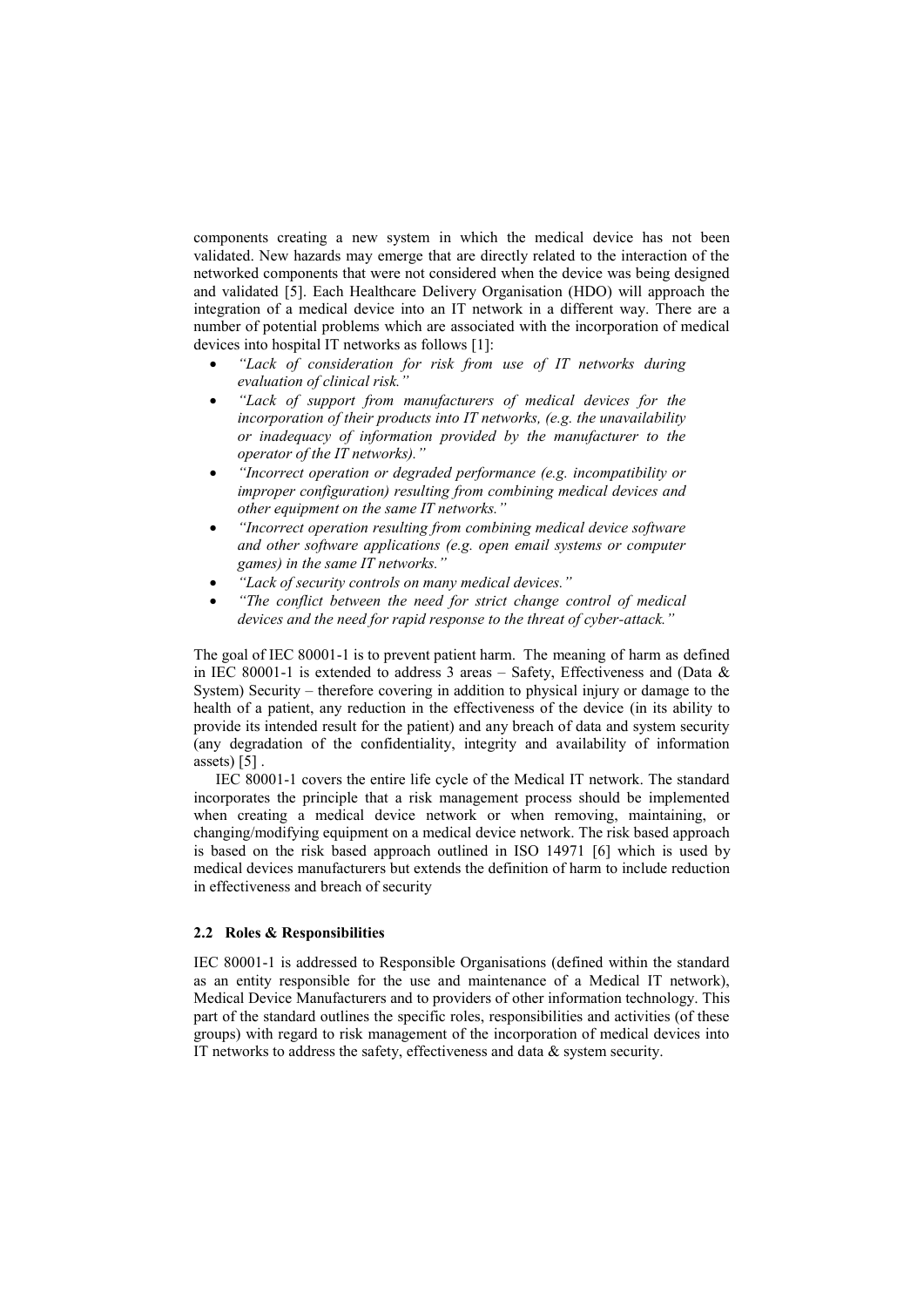The IEC 80001-1 standard acknowledges that the overall responsibility for the Medical IT network belongs to the HDO. Medical device networks are becoming increasingly complex and the clinical users within the HDO may not recognise the risks to patients presented by the incorporation of medical devices onto the IT networks. The HDO must focus on gaining the support and assistance of internal functions and the suppliers of the components and products that will form part of the network in order to gain an understanding of the interactions within the network that present the greatest risk. With the assistance of these parties, the HDO must seek to identify factors over which it has the most control and focus on preventing or mitigating possible hazards based on these factors [\[5\]](#page-11-4). The top management of the HDO must establish a risk management policy for the incorporation of medical devices and must appoint a medical IT network risk manager who is appropriately skilled and qualified to administer the policy and who must maintain the medical IT network risk management file. The medical IT risk management file must contain all documentary information (including supplier documentation) as to support the risk management activities of the Medical IT network.

The IEC 80001-1 standard also requires that for a device to be connected to a Medical IT network, the manufacturer of the device must make supporting documents available to the HDO. The documentation must contain instructions for implementing the connection of the device to the medical IT network and should include the purpose of the devices connection to the network, the required characteristics, configuration and technical specification of the network to which the device is being connected, the intended information flow between the medical device, the Medical IT network and any other devices on the network and a list of the hazardous situations that may arise due to the failure of the IT network to meet the characteristics required by the medical device in order to support the connection to the IT network [\[1\]](#page-11-0) . Should the information provided by the manufacturer be insufficient as to allow the HDO to carry out risk management activities, the HDO must request any additional information required from the medical device manufacturer.

# **3 Developing Process Models for assessing against IEC 80001-1**

ISO/IEC 15504 is an international standard for process assessment that is widely adopted in the software engineering community. ISO/IEC 15504-2 [\[4\]](#page-11-3) (ISO/IEC 15504 is also known as SPICE – Software Process Improvement & Capability dEtermination) defines a framework for assessing capability of processes. The SPICE framework is widely used in the safety critical domain in such initiatives as Automotive SPICE and Medi SPICE. For a 15504 compliant process assessment, ISO/IEC 15504-2 requires the use of a PAM which is formulated by reference to one or more external PRMs. It also defines the requirements that process models (PAMs and PRMs) must meet. The ISO/IEC 15504-2 requirements are discussed in detail in the next section.

In order to assess against IEC 80001-1, (in a manner that is compliant with ISO/IEC 15504-2) it is necessary that a PAM is developed. In order to develop this model, we examined how other process models have been developed in order to perform an assessment against similar standards.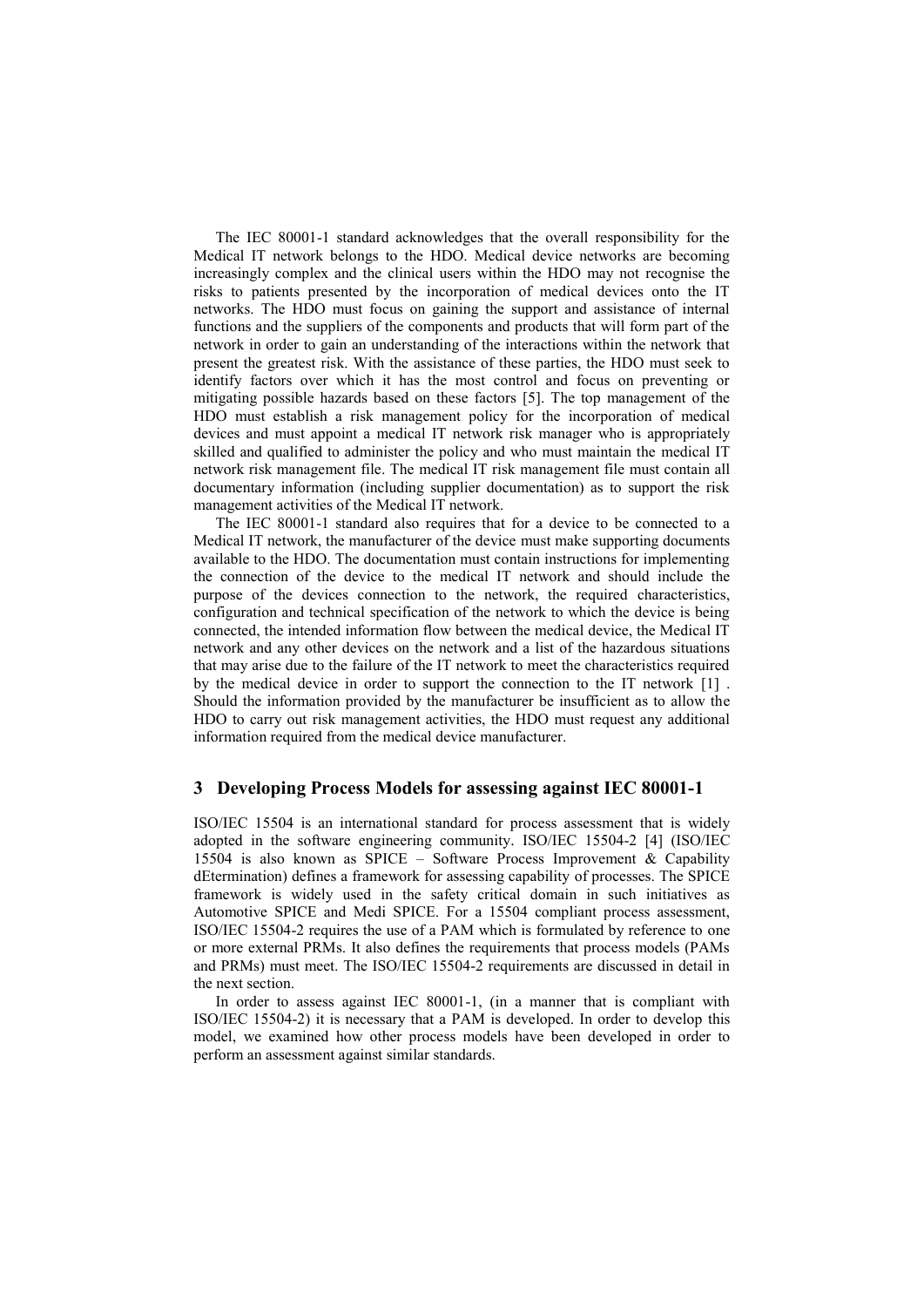Annex D of IEC 80001-1 shows that there is a strong relationship between IEC 80001-1 and ISO/IEC 20000-1 & 2 – Information Technology – Service Management. We discovered that ISO/IEC 15504-8 (Information Technology – Process Assessment – Part 8: An exemplar process assessment model for IT Service Management) had also been developed to assess against ISO/IEC 20000-1. <sup>1</sup>The ISO/IEC 15504 series does not provide guidance today on how to develop PAMs; we can use the TIPA transformation process instead. Within this paper we focus on the TIPA [\[3\]](#page-11-2) process models and examine how they were developed by using the requirements of ISO/IEC 15504-2 as a framework to assess against ISO/IEC 20000-1 and ITIL [\[7\]](#page-11-6) - Information Technology Infrastructure Library processes [\[8\]](#page-11-7). From this examination, we investigate how to apply the TIPA transformation process<sup>1</sup> to develop a PRM and a PAM for assessing against IEC 80001-1.

# **4 Process Assessment and ISO/IEC 15504**

ISO/IEC 15504 provides a framework for the assessment of processes. ISO/IEC 15504-2 defines a measurement framework for process capability and defines the requirements for performing an assessment, building PRMs, PAMs and verifying conformity of process models and of process assessment. The standard looks at process assessment from the basis of a two dimensional model containing both a process dimension and a capability dimension. The process dimension is provided by reference to an external PRM which characterises processes in terms of their purpose and outcomes. The capability dimension is based on 6 capability levels. The achievement of these capability levels is based on the achievement of the associated process attributes. Further guidelines for process description are outlined in ISO/IEC TR 24774:2010 [\[9\]](#page-11-8).

ISO/IEC 15504-5 [\[10\]](#page-11-9) provides an exemplar PAM for software processes which can be used to perform an assessment conformant to ISO/IEC 15504-2. The PAM expands the PRM process definitions by including a set of process performance and process capability indicators. Process performance indicators are called base practices for each process. The PAM also defines a second set of indicators of process performance by associating work products with each process. Process capability indicators are generic practice, generic resource and generic work product.

There are two aspects within process assessment, process capability determination and process improvement. Process capability seeks to assess the current state of a set of processes against the defined capability levels and process attributes. A target capability level will have been determined in advance of the assessment. The results of the assessment are then analysed to determine the strengths, weaknesses, opportunities and threats in the process context and process improvement can be undertaken on this basis.

-

<sup>1</sup> We will use « TIPA transformation process » to make reference to the Transformation Process used to build the TIPA process models, as documented in [14].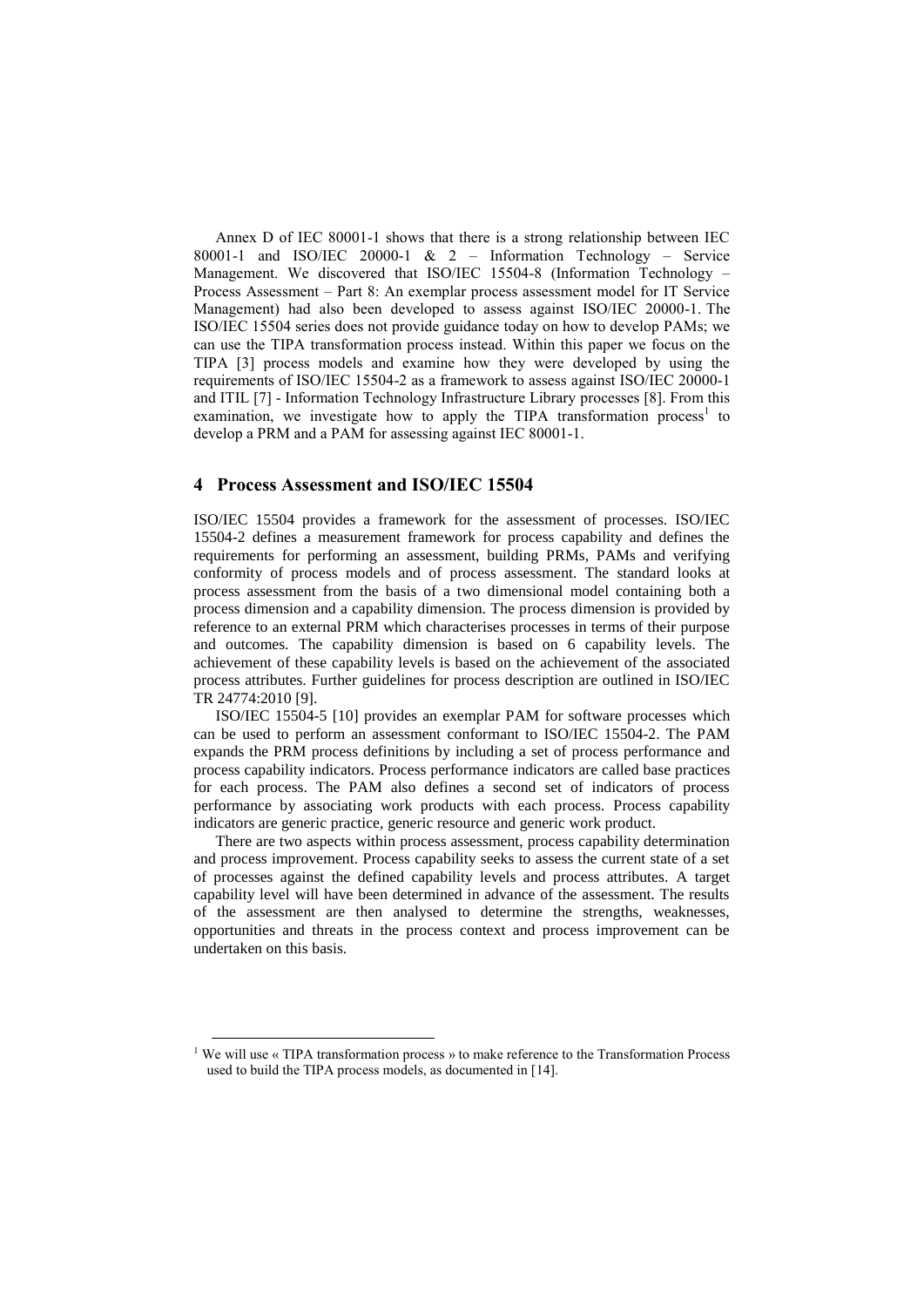### **5 ISO/IEC 20000 – Service Management Standards**

Service Management looks at a lifecycle approach to managing IT services to ensure that the services continually not only provide the required service to the customer but also provide value to the customer in terms of their business goals. ISO/IEC 20000-1 "*requires an integrated process approach when the service provider plans, establishes, implements, operates, monitors, reviews, maintains and improves a service management system (SMS)"* [\[2\]](#page-11-1).

In order to achieve this integrated process approach, ISO/IEC 20000 advocates a "Plan, Do, Check, Act" approach which is described briefly as follows [\[2\]](#page-11-1).

- *"Plan: establishing, documenting and agreeing the SMS. The SMS includes the policies, objectives, plans andprocesses to fulfil the service requirements."*
- *"Do: implementing and operating the SMS for the design, transition, delivery and improvement of the services."*
- *"Check: monitoring, measuring and reviewing the SMS and the services against the policies, objectives, plansand service requirements and reporting the results."*
- *"Act: taking actions to continually improve performance of the SMS and the services."*

The most important aspect of the integrated methodology and "Plan, Do, Check, Act" approach are detailed in the standard as follows:

- *"understanding and fulfilling the service requirements to achieve customer satisfaction"*
- *"establishing the policy and objectives for service management"*
- *"designing and delivering services based on the SMS that add value for the customer"*
- *"monitoring, measuring and reviewing performance of the SMS and the services"*
- *"continually improving the SMS and the services based on objective measurements"*

ISO/IEC 20000-2 [\[11\]](#page-11-10) describes the best practices for Service Management within the scope of ISO/IEC 20000-1. This part of the standard provides guidance on the 5 process categories indentified in Part 1 of the standards namely Service Delivery Processes, Control Processes, Release Processes, Resolution Processes and Relationship Processes. Part 4 [\[12\]](#page-11-11) of the standard (ISO/IEC 20000-4) provides the PRM for IT Service Management based on the requirements of ISO/IEC 20000-1. It should be noted that the TIPA methodology provides an assessment framework to assess against either ISO/IEC 20000-4 or against the processes contained within the widely used Service Management best practice library - ITIL [\[7\]](#page-11-6). ITIL was developed in the United Kingdom at the end of the 1980's. Now owned by the Cabinet Office, ITIL has become the world wide 'de facto' standard for IT Service Management [\[3\]](#page-11-2). ITIL v3 [\[7\]](#page-11-6) has been organised into 5 publications which cover – Service Strategy,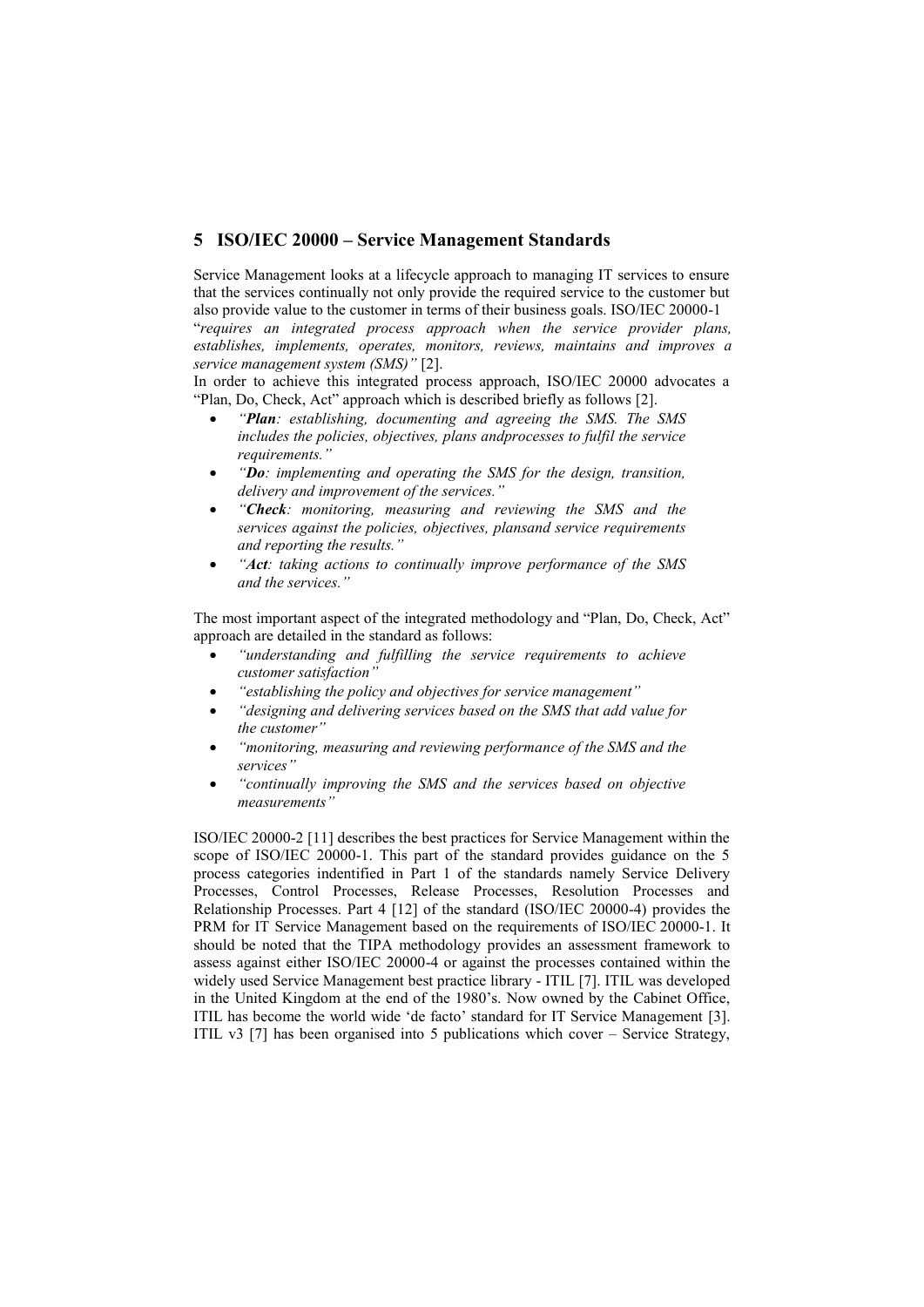Service Design, Service Transition, Service Operation and Continual Service Improvement.

ISO/IEC 20000-4 and ITIL are very similar standards – both dealing with a lifecycle approach to Service Management. There is a close relationship between ITILv3 and ISO/IEC 20000 to the extent that ISO/IEC 20000 has become known as the "ITIL standard". With the publication of ISO/IEC 20000-1:2011, there have been steps taken to ensure that ISO/IEC 20000 is more closely aligned with ITIL v3 [\[13\]](#page-11-12). Given the alignment between ITILv3 and the ISO/IEC 20000 series, the TIPA methodology is equally effective at assessing ISO/IEC 20000 and ITILv3 processes [\[3\]](#page-11-2) . The following section looks at the relationship between IEC 80001-1 and ISO/IEC 20000.

### **6 IEC 80001-1 – Relationship with ISO/IEC 20000**

#### **6.1 Service Management in the lifecycle of a Medical Device Network.**

IEC 80001-1 addresses risk management throughout the life cycle of the Medical IT network. The monitoring of Medical IT networks during operation may reveal the need for a change to the device. Due to the stringent regulation of medical devices, HDOs must follow strictly formal approaches and procedures directly involving the medical device manufacturer when making changes to or performing maintenance activities on medical devices. This establishes an on-going relationship between the manufacturer of the device and the HDO which continues throughout the lifecycle of the Medical IT network. This relationship is constrained by the need on the part of the HDO to change a medical device and the need for the medical device manufacturer to ensure that the changed device continues to be validated. It must be understood by the medical device manufacturer and the HDO that these opposing constraints impact service management [\[1\]](#page-11-0) . Lifecycle risk management must be performed in a way that allows the HDO to support effective healthcare delivery. In this context, the principles of Service Management outlined in ISO/IEC 20000 have been reviewed to determine their ability to meet the requirements of IEC 80001-1. It should however be noted that compliance with ISO/IEC 20000-1 does not equate to compliance with IEC 80001-1.

### **6.2 Relationship between IEC 80001-1 and ISO/IEC 20000**

IEC 80001-1 applies lifecycle risk management to Medical IT networks. IEC 80001-1 states that "Lifecycle risk management in a medical IT-network needs to be done in the context of the specific operating conditions required to support effective healthcare delivery" [\[1\]](#page-11-0). Due to the common lifecycle approach, the concepts of Service Management as described in ISO/IEC 20000-1 and ISO/IEC 20000-2 [\[11\]](#page-11-10) have been examined for their ability to meet the requirements outlined in IEC 80001- 1. The relationship between IEC 80001-1 and ISO/IEC 20000 is described in Annex D of IEC 80001-1. This annex provides a simple overview of the relationship between IEC 80001-1 and ISO/IEC 20000-2 to aid in the investigation of service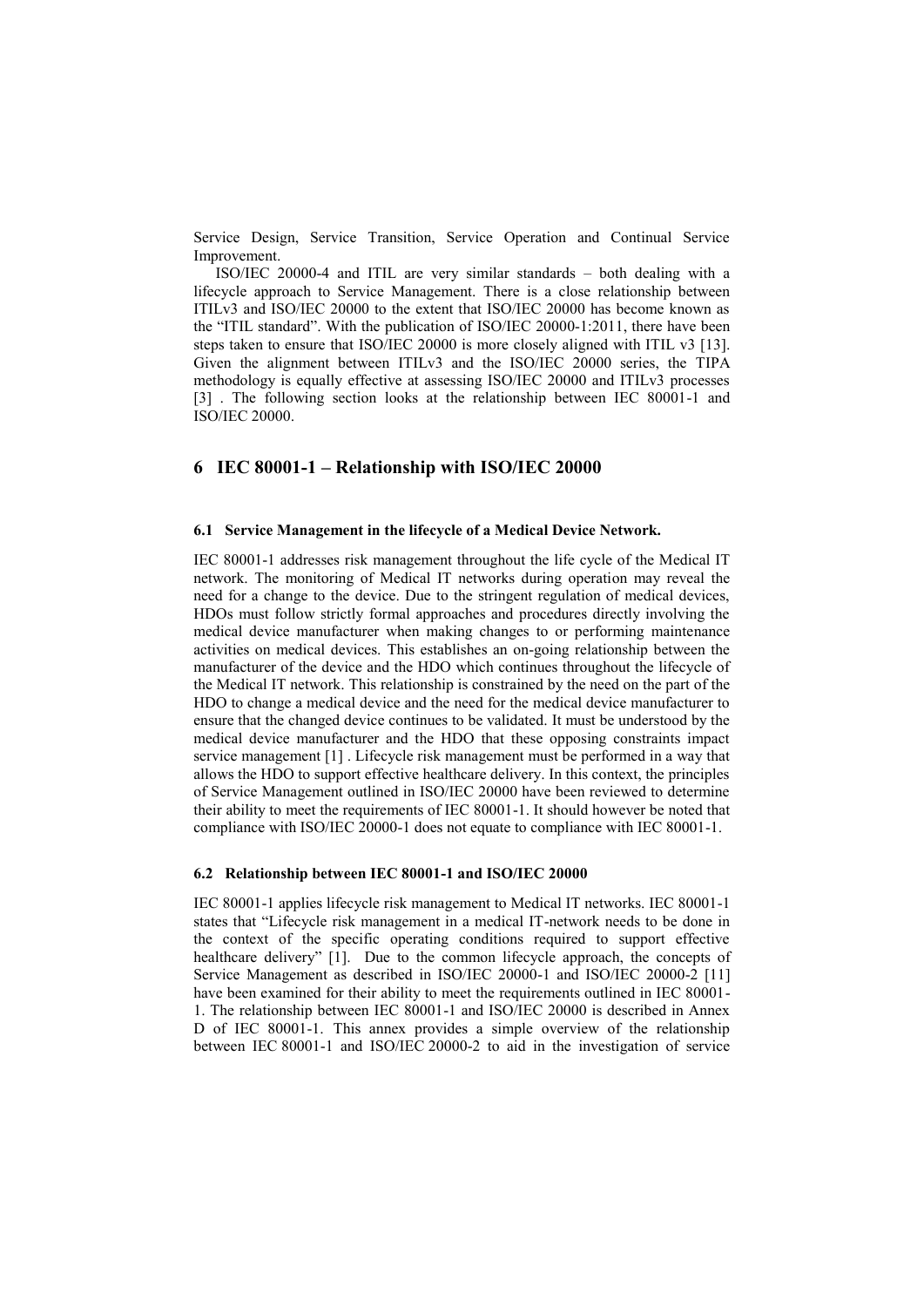strategies that could address the service needs of a medical IT-network. Figure 1 provides an overview of the areas described in Annex D of IEC 80001-1.

The top portion of the diagram shows areas identified within the standards wherein the terminology may differ but the underlying role, document or the processes are similar e.g. what is referred to in IEC 80001-1 as "Risk Management Process" appears as "Security Risk Assessment Practices" within ISO/IEC 20000, but the underlying process areas are the same.

The lower portion of the diagram shows areas within the lifecycle that are common to both standards. For example IEC 80001-1: Figure 2 shows an overview of the "Overview of life cycle of medical IT-networks including risk management"[\[1\]](#page-11-0) which shows "Change – Release Management" (including the risk assessment process) through the "Go Live" implementation of the change and to finally "Live Environment Risk Management" (including monitoring of the change and event management). These processes are common to ISO/IEC 20000-1 as shown in Figure D.1 of IEC 80001-1[\[1\]](#page-11-0) which lists the ISO/IEC 20000-1 processes as Control Processes (including Change Management), Release Processes (including Release Management) and Resolution Processes (including Problem & Incident Management). The additional processes identified in Figure D.1 including Service Delivery Processes and Relationship processes (including Supplier Management) are also common to both standards.

Given the relationship between the standards, our research has focused on assessment frameworks that are currently available to assess against ISO/IEC 20000. The following section 7 of this paper examines how the TIPA process models were developed to assess against ISO/IEC 20000.



**Fig. 1.** Provides an overview of the relationship between IEC 80001-1 and ISO/IEC 20000- 1:2011 and ISO/IEC 20000-2:2005 showing aligned teminology and common processes.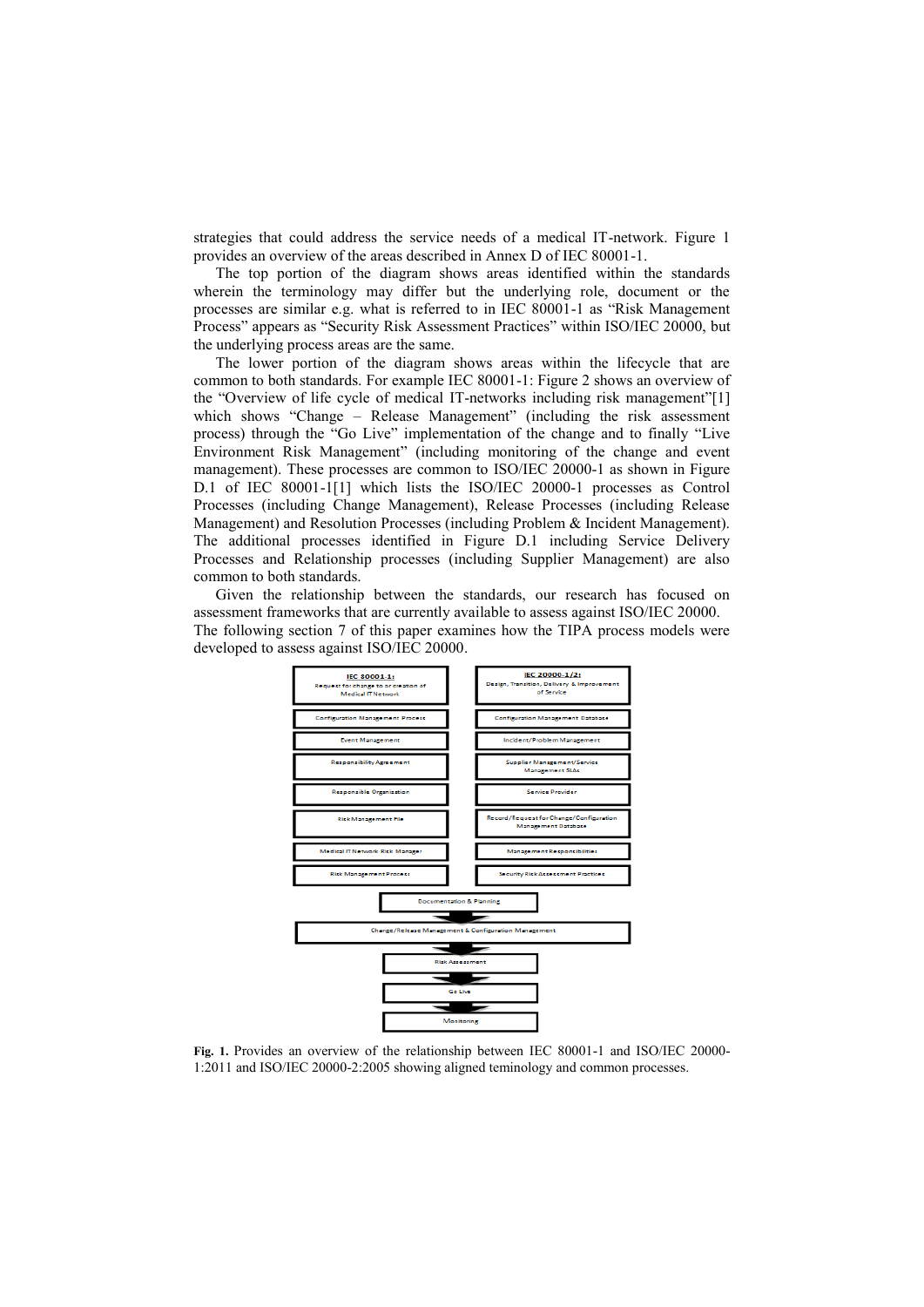# **7 TIPA Methodology**

This section of the paper examines how the TIPA methodology has combined the requirements expressed in ISO/IEC 15504 and used these requirements to build process models to assess against ISO/IEC 20000 and ITIL. As per ISO15504-2, in order to perform a process assessment, a PAM must be developed with reference to one or more PRMs. The TIPA methodology advocates the use of a transformation process, based on goal-oriented requirements engineering techniques, in order to develop the required PRMs and PAMs [\[14\]](#page-11-13). An explanation of the transformation process is given in section 7.1.

The development of the TIPA PAM for ISO/IEC 20000-1 was based on the existing PRM described in ISO/IEC 20000-4. Barafort et al. [\[14\]](#page-11-13) focussed on developing the PAM using the transformation process outlined within the next section. The TIPA PAM for ISO/IEC 20000 (which was developed using the TIPA methodology) was one of the inputs to ISO/IEC 15504-8 that is further developed in JTC1 ISO/IEC SC7 [\[15\]](#page-11-14). ISO/IEC 15504-8 "provides an example of an IT Service Management Process Assessment Model (PAM) for use in performing a conformant assessment in accordance with the requirements of ISO/IEC 15504-2." [\[15\]](#page-11-14).

In developing the PAM for assessment against ITIL, no PRM existed so a PRM based on ITILv3 and a PAM were developed using the same transformation process. The TIPA transformation process can be used for the development of both PRMs and PAMs. A PAM is formed on the basis of one or more PRMs and the addition of a measurement framework. As the TIPA transformation process can be used for the development of both PRMs and PAMs, this methodology could also be used to develop the PRM and PAM for IEC 80001-1.

#### **7.1 TIPA Transformation Process Overview**

As examined in section 6, ISO/IEC 15504 provides a detailed description of the process assessment approach and provides an exemplar PAM in ISO/IEC 15504-5 [\[10\]](#page-11-9). ISO/IEC TR 24774:2010 provides guidelines for the formulation of process descriptive elements [\[9\]](#page-11-8). However, Barafort et al. identified that a gap exists in that there is no guidance to support the transformation from the input (domain requirements) to the output (process model) [\[14\]](#page-11-13). The CRP Henri Tudor has produced a PAM for ISO/IEC 15504 compliant assessment against both ISO/IEC 20000 and ITIL. The TIPA transformation process is as follows [\[14\]](#page-11-13):

- *1. Identify elementary requirements in a collection of requirements.*
- *2. Organise and structure the requirements.*
- *3. Identify common purposes upon those requirements and organise them towards domain goals.*
- *4. Identify and factorise outcomes from the common purposes and attach them to the related goals.*
- *5. Group activities together under a practice and attach it to the related outcomes.*
- *6. Allocate each practice to a specific capability level.*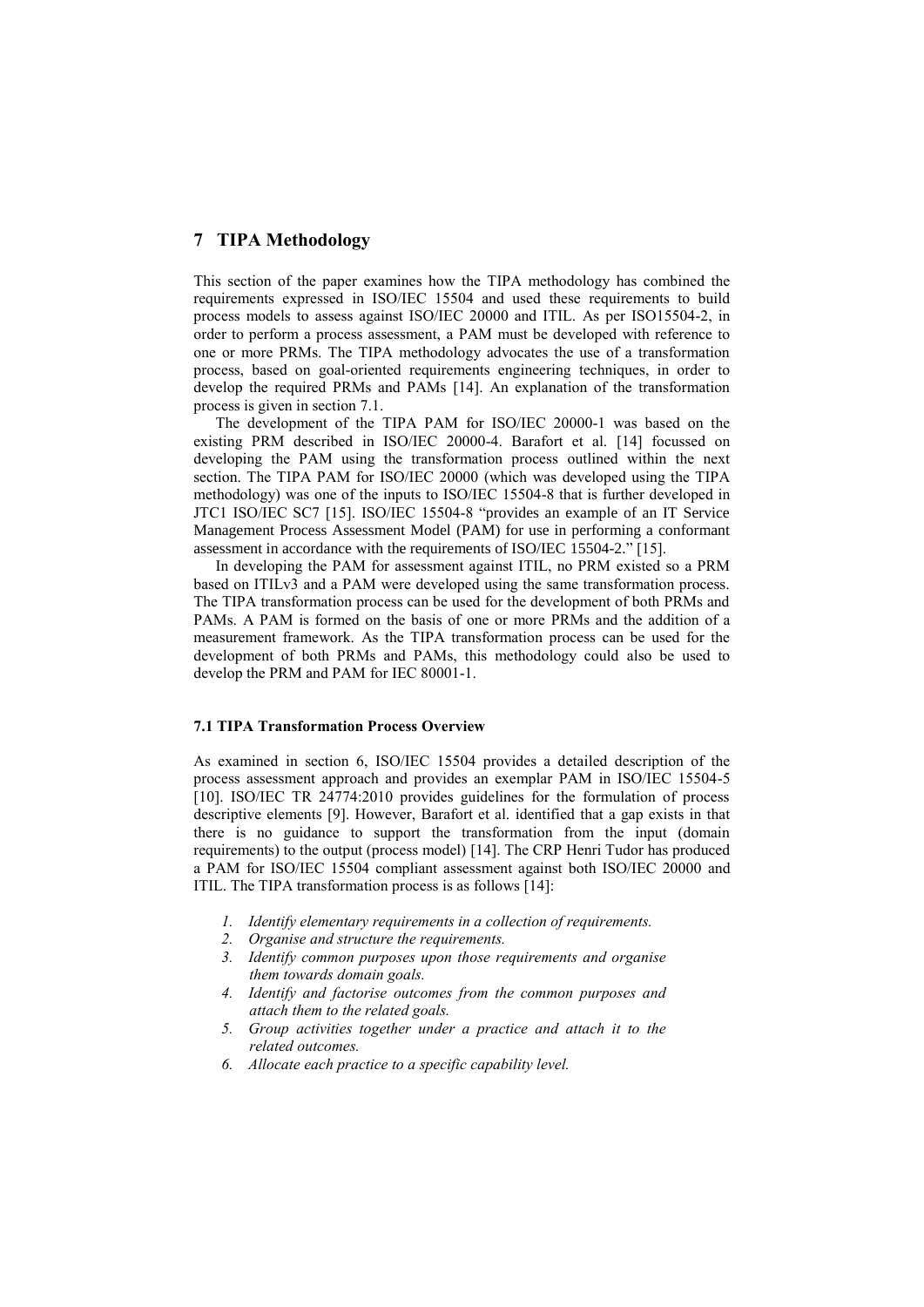- *7. Phrase outcomes and process purpose. (Apply ISO/IEC TR 24774 guidelines)*
- *8. Phrase the Base Practices attached to the Outcomes. (Apply ISO/IEC TR 24774 guidelines)*
- *9. Determine Work Products among the inputs and outputs of the practices.*

Based on the transformation process above TIPA PAMs have been developed to assess against ISO/IEC 20000 and ITIL.

Assessment against ISO/IEC 20000 focuses on the processes within 2 process categories: Primary Processes and Organisational Processes. The Primary Processes consist of the following process groups: Service Delivery Process Group, Relationship Process Group, Resolution Process Group, Control Process Group and Release Process Group. The Organisational Processes consists of one process group: Planning and Implementing Service Process Group. Assessment against ITIL focuses on the processes within 2 process category groups of version 2: Service Support Group and Service Delivery Group.

TIPA applies the ISO/IEC 15504 assessment method to IT Service Management as a means to verify the maturity of the process. In applying the requirements expressed in ISO/IEC 15504-2 to build process models for ISO/IEC 20000-1 and ITIL, TIPA provides a means to assess the maturity of IT Service Management processes.

# **8 How the TIPA Transformation Process may be applied to IEC 80001-1**

Given the common areas in terms of lifecycle risk management and service management processes between ISO/IEC 20000 and IEC 80001-1 as defined in Section D of the IEC 80001-1 standard, it is clear that a Process Assessment Model could be built using the TIPA transformation process that would provide a framework against which to assess medical IT networks. Using the TIPA transformation process will ensure that the resultant PAM will meet the requirements of process assessment models as outlined in ISO/IEC 15504-2.

The diagram below shows how a PRM and PAM could be developed for assessment against IEC 80001-1 based on the TIPA transformation process.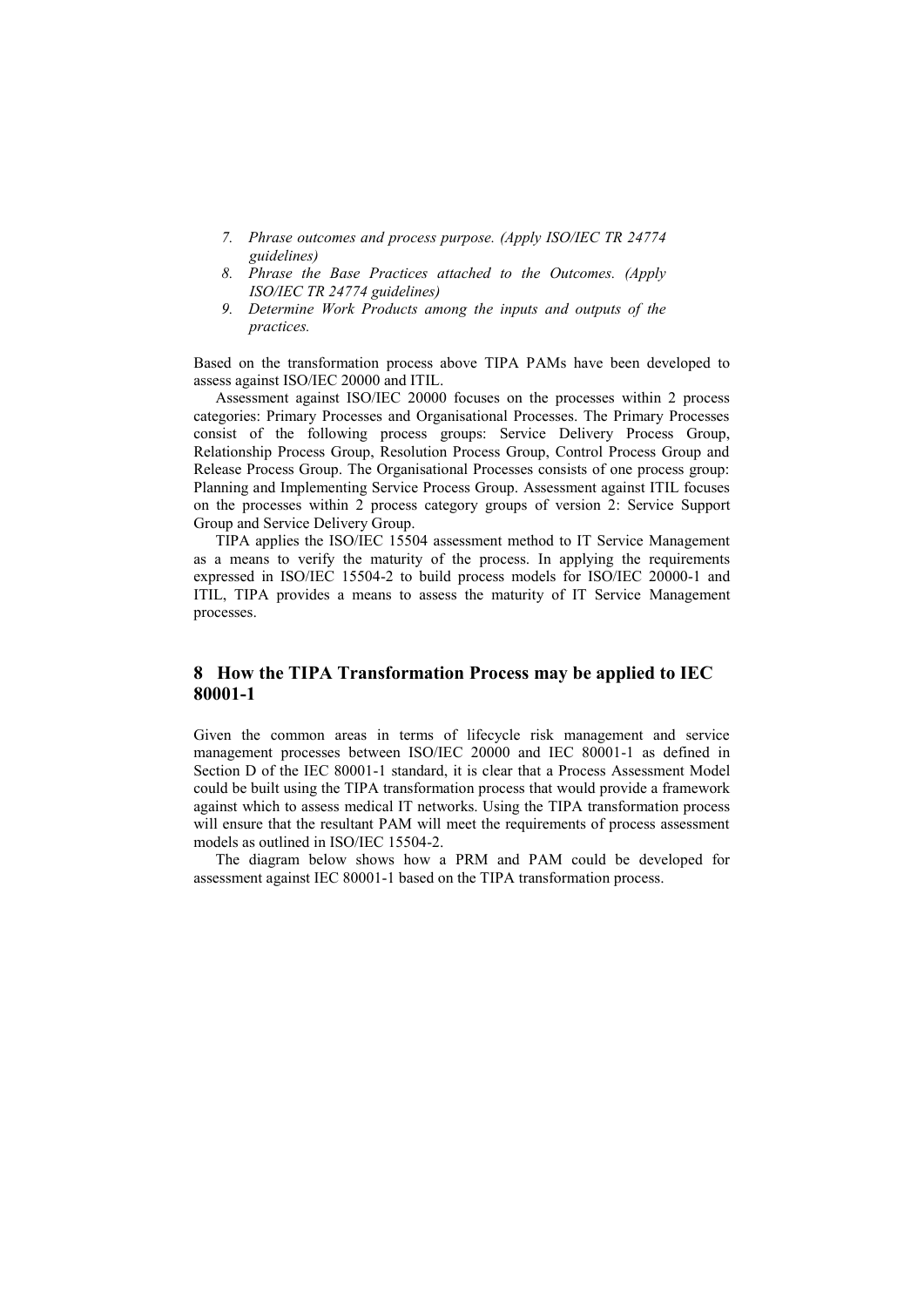

**Fig. 2.** Shows how the TIPA transformation process may be used to create a process reference model and process assessment to assess medical IT networks against IEC 80001-1.

# **9 Conclusions & Future Work**

Traditionally medical devices have functioned as stand-alone products which often meant that there was a need for information from devices to be transcribed or transferred to systems holding patient medical records. Placing a medical device onto the network and transferring the information directly removes the burden of transferring this information and removes the risk of human error in transferring the information impacting on patient care. However, the introduction of medical devices onto non-proprietary networks may risk compromising the safety of the device, the effectiveness of the device in its ability to produce the intended result for the patient or may result in a breach of data and system integrity. IEC 80001-1 seeks to mitigate these risks by applying a lifecycle risk management approach to the establishment or modification of medical device networks.

In order to perform an assessment (which is compliant with ISO/IEC 15504-2) on a Medical IT networks against IEC 80001-1, a Process Assessment Model is required. IEC 80001-1 Annex D shows the relationship between ISO/IEC 20000 and IEC 80001-1. TIPA has been developed as a means of assessing Service Management processes against ISO/IEC 20000-1. Given this overlap in processes and the common lifecycle approach it is proposed that a Process Assessment Model could be developed, using the TIPA transformation process, to assess against IEC 80001-1. This approach would also ensure compliance with ISO/IEC 15504-2.

Future research will focus on the formulation of a Process Reference Model and Process Assessment Model based on the TIPA transformation process. An iterative approach will be followed. Each process will be validated by industry experts and amended according to the consensus. Once the PRM and PAM have been fully developed, the model will then be validated through trials.